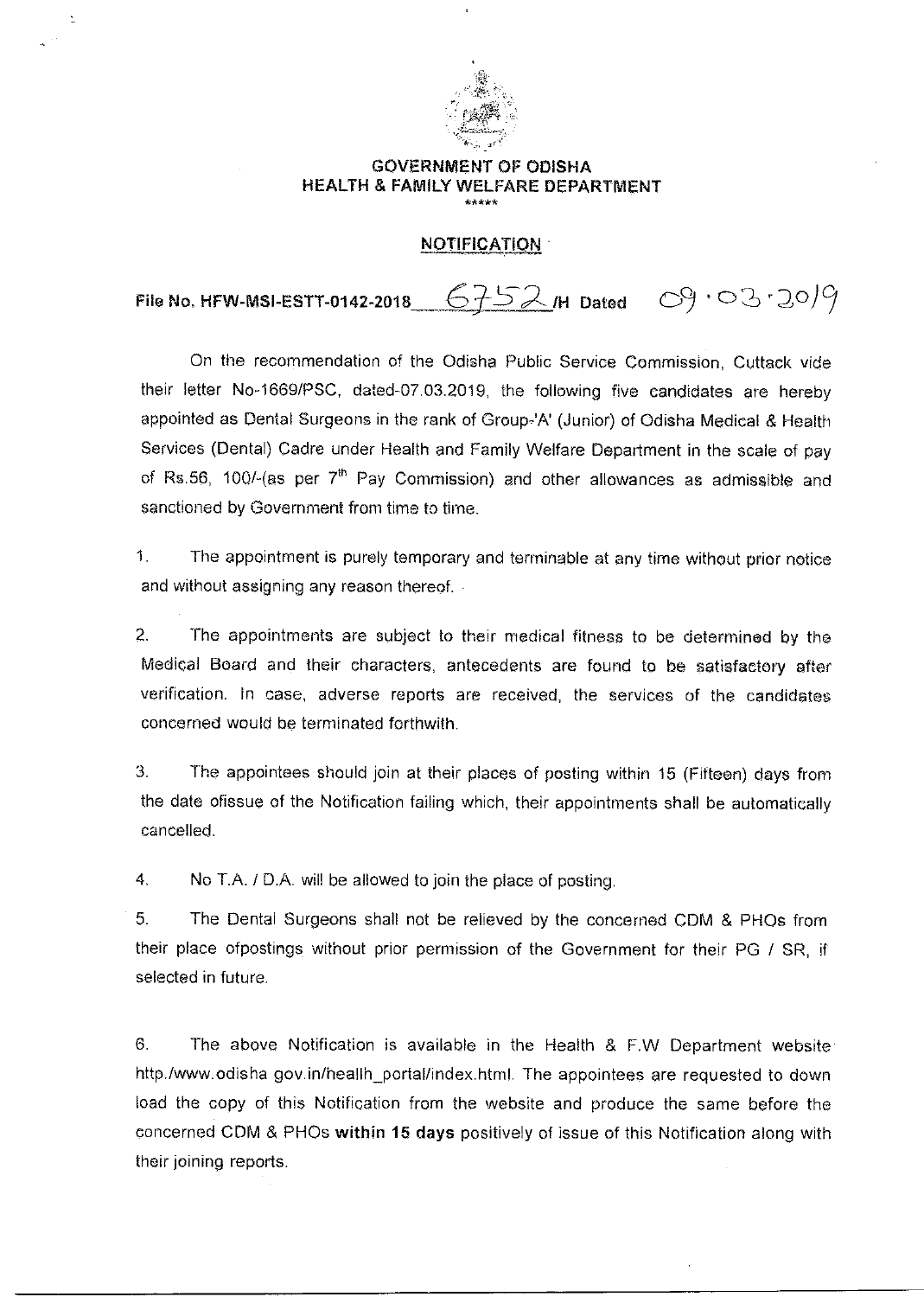| OPSC<br>Merit<br>List | <b>OPSC</b><br>Roll no. | Name of the<br>Candidate                           | Categor<br>Υİ<br>Gender | Present<br><b>Address</b>                                                                                                                 | Permanent<br><b>Address</b>                                                                                                                            | <b>Place</b><br>٥f<br>postings   |
|-----------------------|-------------------------|----------------------------------------------------|-------------------------|-------------------------------------------------------------------------------------------------------------------------------------------|--------------------------------------------------------------------------------------------------------------------------------------------------------|----------------------------------|
| 122                   | 101415                  | Lokanath<br>Sarangi-<br>DOB-<br>11.06.1990         | UR-M                    | $C/O$ -Purna<br>Chandra<br>Sarangi<br>At-Tanarapa,<br>Po-Biribati,<br>Cuttack, Odisha-<br>754100                                          | C/O-Purna<br>Chandra Sarangi<br>At-Tanarapa, Po-<br>Biribati,<br>Cuttack,<br>Odisha-754100<br>Mob-9937037469                                           | CHC.<br>Chandbali,<br>Bhadrak    |
| 123                   | 101485                  | Monalisa<br>Swain-DOB-<br>11.05.1989               | UR-F                    | E-17/3, Unit-9-F,<br>Bhoinagar,<br>Bhubaneswar,<br>Khurda, Odisha-<br>751022                                                              | $E-17/3$ ,<br>Unit-9-F.<br>Bhoinagar,<br>Bhubaneswar,<br>Khurda,<br>Odisha-<br>751022<br>Mob-9439487068                                                | CHC.<br>Rajnagar,<br>Kendrapada  |
| 124                   | 101895                  | Sreeprada<br>Dash-DOB-<br>03.09.1993               | UR-F                    | S004<br>Sushila<br>Apartment,<br>Behera<br>Sahi<br>Near<br>Kalinga<br>Stadium.<br>Nayapalli,<br>Bhubaneswar,<br>Khurdha.<br>Odisha-751012 | S004<br>Sushila<br>Apartment,<br>Behera Sahi Near<br>Kalinga<br>Stadium,<br>Nayapalli,<br>Bhubaneswar,<br>Khurdha, Odisha-<br>751012<br>Mob-8277035542 | CHC, Bhukta,<br>Bargarh          |
| 125                   | 101250                  | Debashish<br>Sahoo-DOB-<br>16.07.1992              | UR-M                    | House No. 1825<br>2 <sup>nd</sup> Phase,<br>Dumduma<br>HΒ<br>Colony.<br>Bhubaneswar,<br>Khorda, Odisha-<br>751019                         | House<br>No. 1825 CHC.<br>2 <sup>nd</sup> Phase,<br>Dumduma<br>Colony,<br>Bhubaneswar,<br>Khorda,<br>Odisha-<br>751019<br>Mob-9951461045               | Kabisurya<br>HB Nagar,<br>Ganjam |
| 178                   | 101060                  | Amiya<br>Ranjan<br>Jagadala-<br>DOB-<br>16.04.1991 | $SC-M$                  | Sabar<br>Pada<br>Near<br>Shaktinagar<br>Pada.<br>Bhawanipatna,<br>Kalahandi,<br>Odisha-766001                                             | Sabar Pada Near<br>Shaktinagar Pada,<br>Bhawanipatna,<br>Kalahandi,<br>Odisha-766001,<br>Mob-9437302504                                                | CHC,<br>Buguda.<br>Ganjam        |

By order of the Governor

02/2019

Commissioner-eu ecretary to Government.  $\ddot{\phantom{0}}$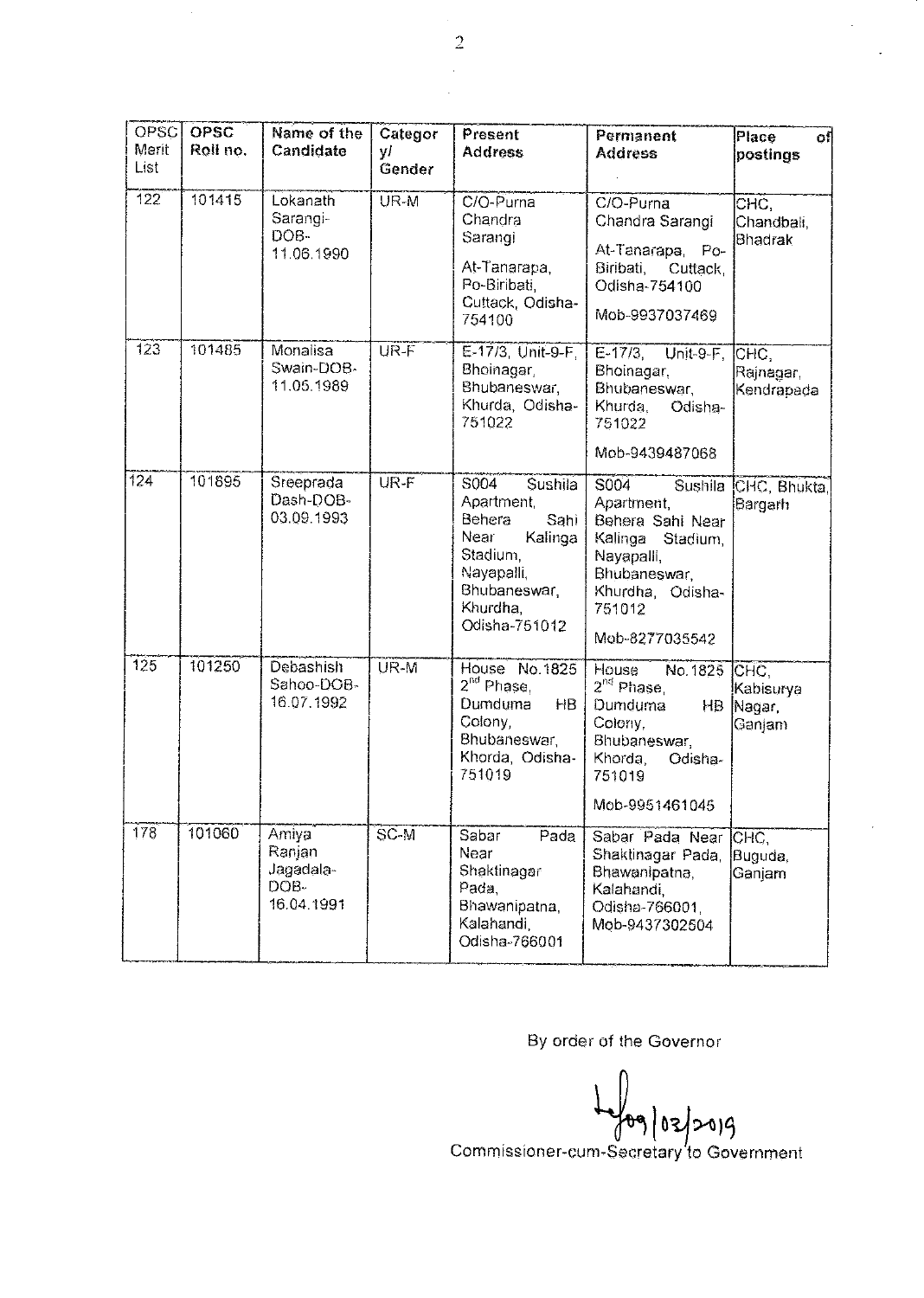Memo. No.  $6753$  /H., Dated:  $09.03 - 20/2$ Copy forwarded to the OHS, Odisha, Bhubaneswar/ Additional Director, HRH & Research, 0/0 DHS, Odisha, Bhubaneswar for information and necessary action.

A copy of letter No-1669/PSC, dated-07.03.2019 of OPSC, Cuttack along with the attestation forms of above five candidates are sent herewith for necessary action. The receipt of which may kindly be acknowledged.

 $\frac{1}{69}$   $03$  219

Commissioner-cum ?ecrtan, to Government

Commissioner-cum Secretary to  $\frac{6755}{16}$ , Dated:  $09.03 - 20/9$ Copy forwarded to Principal A.G. (A &E), Odisha, Bhubaneswar / Collectors, Bhadrak, Kendrapara, Bargarh & Ganjam / Chief District Medical and Public Health Officers, Bhadrak, Kendrapada, Baragarh & Ganjam for information and necessary action.

The concerned CDM & PHOs are hereby requested to verify the Original Academic Certificates / Dental Registration Certificates and other testimonials of the candidates who are selected provisionally for appointment prior to acceptance of their joining positively. They are also requested to furnish the list of candidates joined / non-joined by the stipulated time to this Department as well as to the DHS, Odisha, Bhubaneswar within 07(seven) days of their joining.

The Medical Examination of the Dental Surgeons shall be conducted by the respective Medical Board within two months from the date of their joining and the result thereof be furnished to this Department i.e. within 07 days of the conductance of Medical Board positively.

 $\bigcup_{\substack{69 \mid 63/2019 \ \text{Commissioner-cum-Secretary to Government} } }$ Memo. No.  $675$  /H., Dated: Copy forwarded to the Dental Surgeons concerned for information and necessary action. They are instructed to join at their places of posting within 15 days from the date of issue of this Notification. They are also instructed to produce the following documents before the concerned authorities for verification at the time of their joining.

- Taken over charge report in the prescribed form.  $(i)$
- $(ii)$ Oath of allegiance to the Constitution of India.
- Declaration of non-contact of plural marriage.  $(iii)$
- Caste Certificate (in case belongs to SC /ST ISEBC).  $(iv)$
- Physically Handicapped Certificate wherever applicable.  $(v)$
- Personal management information sheet duly filled in.  $(v<sub>i</sub>)$
- Original Academic Certificates / Dental Registration Certificates and other  $(vii)$ testimonials

Government Commissioner-cum-Secret

.3